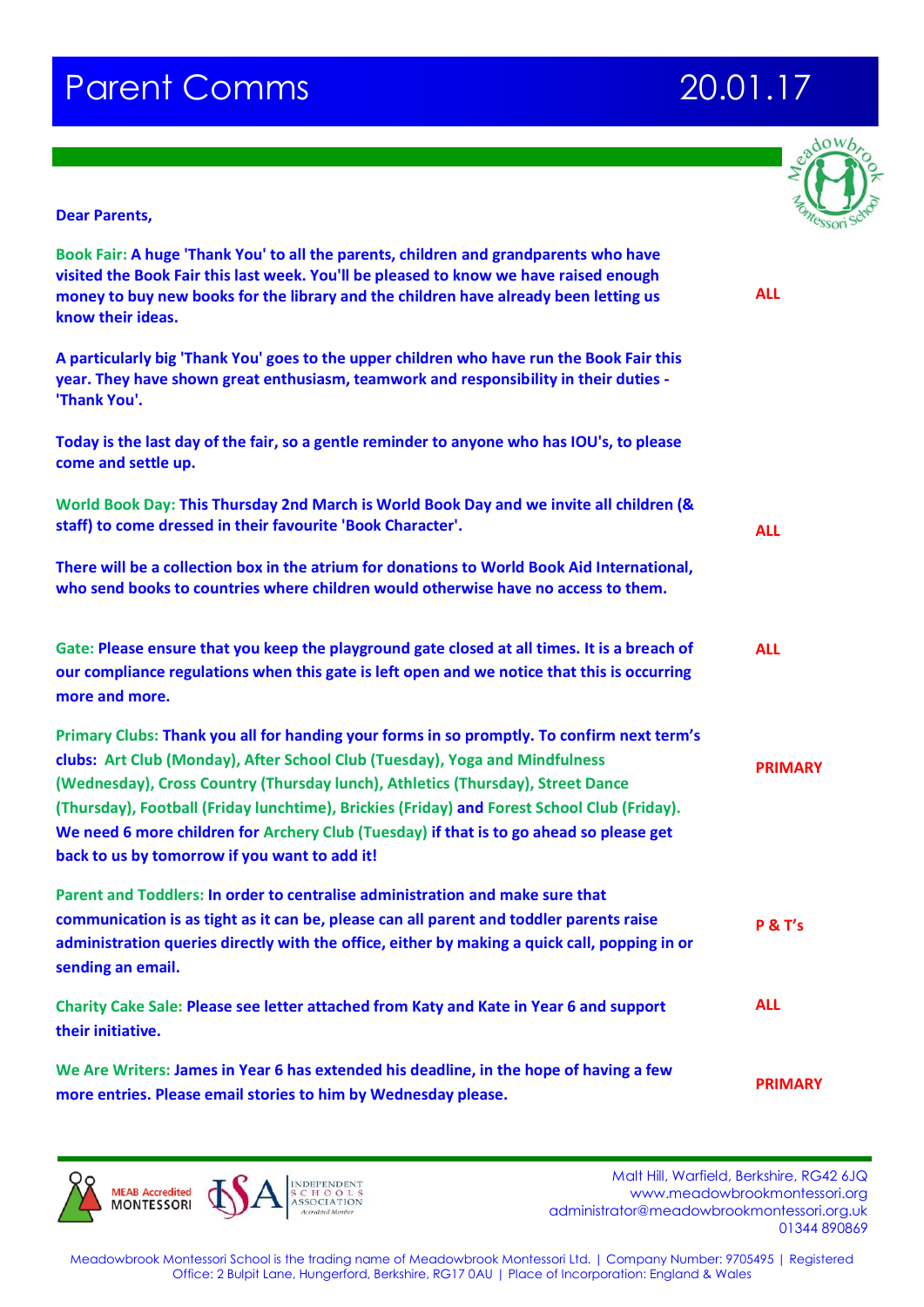## **Parent Comms 20.01.17**



**Senior Trip Deposit Payments: Although the deadline for the initial deposit was in February, we are still waiting for a number of payments to be made. Please ensure that these payments are made asap this week so that we maintain our booking with the venue.**

**Sports Socks: Last week one of the Lower Primary children came to me with a question…. "why do we wear white socks for sport when white shows the dirt more….it doesn't make sense." In short, this child is single handedly responsible for closing a 26 year old loophole that I didn't even realise was a loophole! That same day I decided to take a closer interest in the children's socks as it was a sports lesson day. I realised that whilst the children were compliantly wearing white socks, only a small handful had the 'correct socks on'. A challenge was posed when I ask them why they thought 'these white socks' were ok (the correct ones) and 'these white socks' (recycled from summer uniform) were not. It led to the sudden realisation that I had never actually clarified which type of white socks were required for sport! When I use the term white socks (for sport) or 'white sports socks', I am meaning the heavier weight/towelling type (with or without logos or stripes). Sports socks are made by various sporting brands and help to protect and support children's feet and ankles during sport. They are also thicker so absorb sweat more effectively. Please ensure that your children have white sports socks for sports lessons from now on. Deadline – next week.**

**Uniform: Having already weathered a number of storms with Stevensons during the time they have supplied the school and having continuous issues regarding availability, I would like to share with you my proposed plans moving forward. I should say at this point that as we have tried several uniform suppliers over the years, I am not at all interested in trying another. What they have all struggled with is valid and that is holding a large stock in various sizes for a very small school.** 

**I propose we handle uniform in-house and that it is available to order on our website and collect from school. I would be looking for a uniform shop 'committee' to help manage this. If you may be able and willing to help, please get in touch directly.**

**In order for us not avoid the pitfalls of small numbers, I am also looking at reducing the uniform list quite dramatically. I have attached a current list and shown in red are the changes I am proposing. My wish is to keep things simple but to ensure the school's branding is clear. I would like your views in particular about my proposal to cut the cords and the kilt as I know how some girls prefer to wear skirts and 'smart shoes' don't always look that smart with tracksuit bottoms!**

**On the painful subject of tracksuits, I have been in touch with Stevensons today and told them that we will not be moving forward with the tracksuit bottoms (which are oversized** 



Malt Hill, Warfield, Berkshire, RG42 6JQ<br>Malt Hill, Warfield, Berkshire, RG42 6JQ www.meadowbrookmontessori.org [administrator@meadowbrookmontessori.org.uk](mailto:administrator@meadowbrookmontessori.org.uk) 01344 890869

Meadowbrook Montessori School is the trading name of Meadowbrook Montessori Ltd. | Company Number: 9705495 | Registered Office: 2 Bulpit Lane, Hungerford, Berkshire, RG17 0AU | Place of Incorporation: England & Wales

**YEARS 3-6**

**RECEPTION to Yr 6**

**ALL**